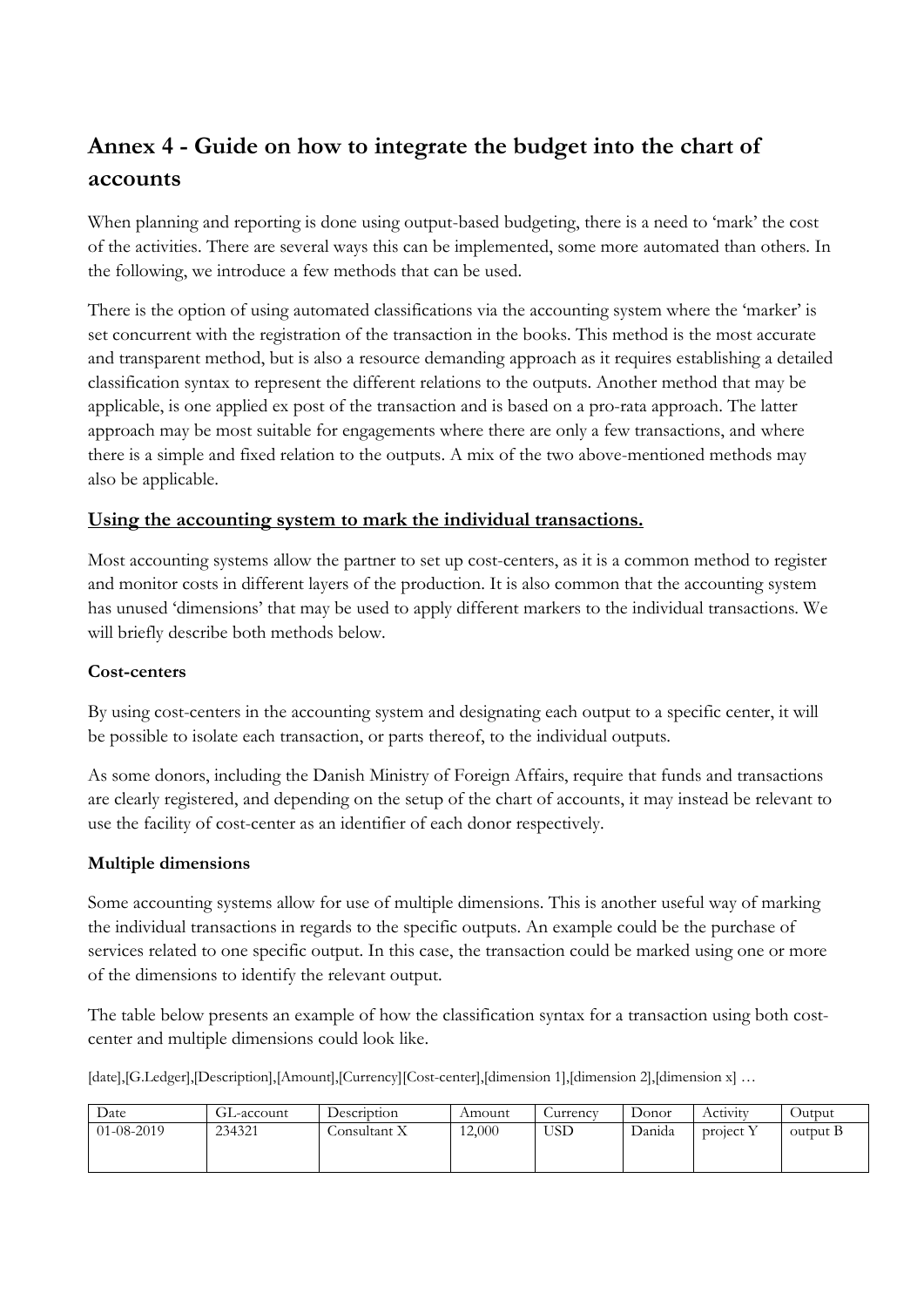The use of both cost-centre and dimension 1 and 2 is only an example. The actual setup and use of the dimensions will depend on the specific accounting system and on how the partner has decided to organise its accounting classification.

### **Split of costs on several outputs**

There may be challenges in the registration of some costs where they are not related to only one output alone, but instead, related to multiple outputs (salaries to supporting personnel, rent, or other). In some engagements this is agreed to be covered as part of the administration fee as general administrative costs and not directly related to the individual outputs. However, if the cost is to be covered by a specific output, this should be reflected in the registration of the transaction. Documenting the basis for the split will be necessary. The split could either be based on concrete registration of the relation to the different outputs (such as time-registration for personnel), or as a documented approximation of the split, mostly useable in re-occurring costs where the split remains the same. Examples of the latter could be rent, electricity, security, or other running costs where there is little or no change to the relation to the outputs. The responsible accountant would then be able to register the transactions regularly using the documented pre-defined split.



The split of rent can be distributed in numerous ways. One example is using the number of staff in the office dealing with the different outputs, or it could be based on the sqm. used by different teams, if this is the office setup. Again, the split of electricity could be based on a split on staff using office facilities, or simply make an equal split based on the number of outputs. Most importantly, the method must be documented and transparent.

Securing a split of costs when registering the transactions allows a solid base for reporting ongoing expenditures against progress within the different outputs. Having updated budget-monitoring reports that ensure the project responsible officer timely insight into expenditures at output level is crucial to ensure efficient management of the donor funds.

## **Ex post method by using pro-rata approach and/or cost relation analysis**

In some cases, costs may be related to multiple outputs but without a clear relation at the time of the registration of the cost. In this case, the split should be done based on an analysis of the transactions ex post their registration. This may jeopardize the timely reporting to both project responsible and donors.